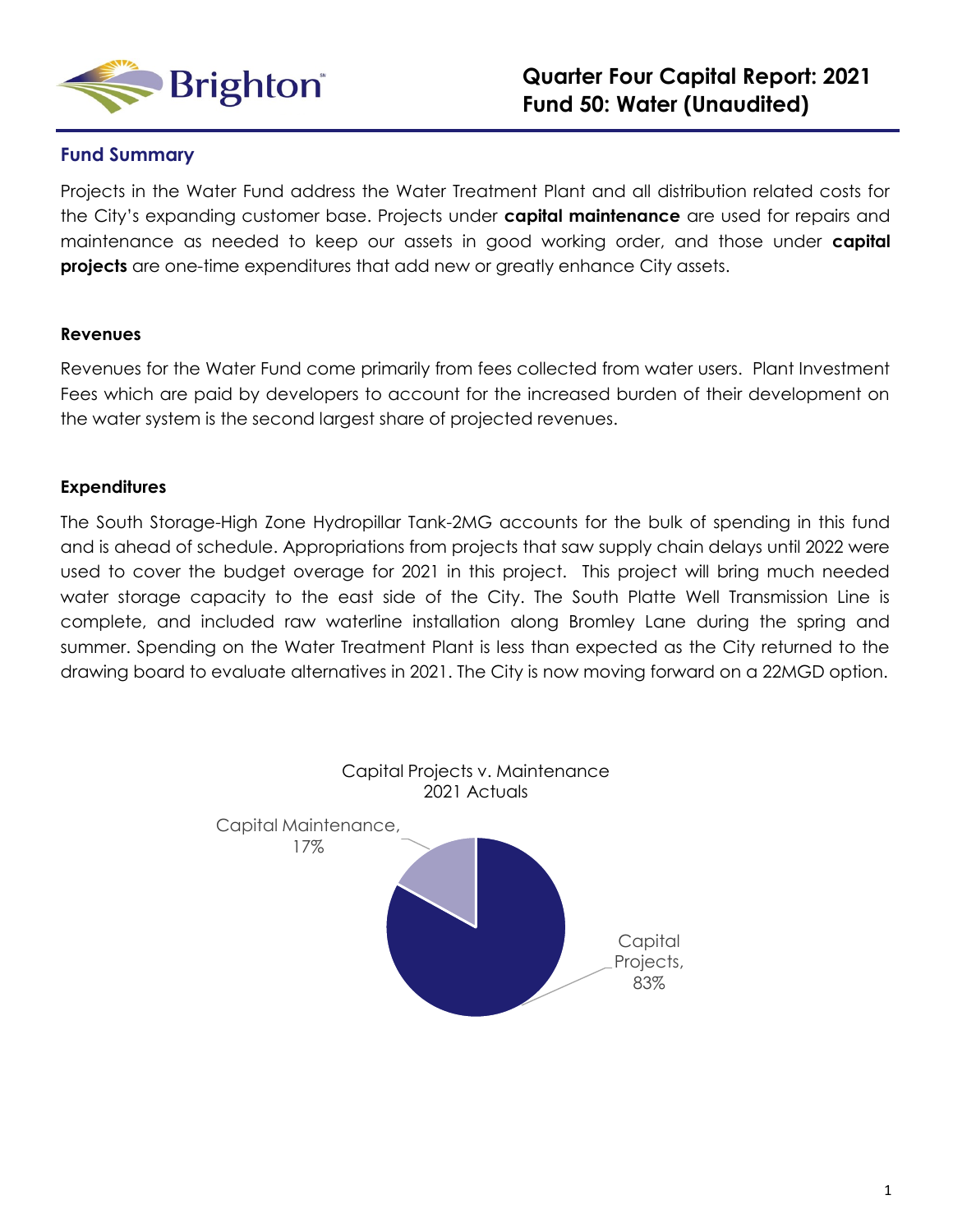

# **Capital Projects**

| Project<br><b>Number</b> | <b>Project Name</b>                                 |               | 2021 Actuals | 2021 Adopted<br><b>Budget</b> | <b>Status</b>      | <b>Notes</b>                                                                                                                                                                                                                                                                                                                                                                                                                                                                        |
|--------------------------|-----------------------------------------------------|---------------|--------------|-------------------------------|--------------------|-------------------------------------------------------------------------------------------------------------------------------------------------------------------------------------------------------------------------------------------------------------------------------------------------------------------------------------------------------------------------------------------------------------------------------------------------------------------------------------|
| 19026                    | <b>Advanced Metering</b><br>Infrastructure Upgrades | \$            |              | \$<br>112,240                 | Started            | This is the final payment for the<br>installation of the City's advanced<br>metering infrastructure upgrades. As<br>part of the contract with the vendor a<br>certain level of consistent reads is<br>guaranteed. Staff is working with the<br>vendor to ensure this level of reads is<br>met before issuing that final payment.                                                                                                                                                    |
| 502001                   | <b>Municipal Service Center</b>                     | \$            | 41,839       | \$<br>368,865                 | Started            | Project is on schedule, and 30 percent<br>design is complete. An award of<br>contract for Construction Manager at<br>Risk (CMAR) was approved by Council<br>on February 1, 2022. The MSC will now<br>be a two story building with major<br>functions of parks, public works, and<br>utilities housed there. Due to increased<br>material and labor costs, administrative<br>functions will not be included at this<br>time. Construction completion is<br>anticipated in late 2023. |
| 502005                   | Distribution Line Install                           | \$            | 1,634        | \$ -                          | Complete           | Final invoice for project was not<br>received in time to hit 2020 budget. This<br>invoice was covered through savings in<br>other projects.                                                                                                                                                                                                                                                                                                                                         |
| 502011                   | South Platte Well Transmission<br>Line              | $\frac{1}{2}$ | 3,688,606    | \$<br>3,990,690               | Complete           | For raw waterline installation along<br>Bromley Lane. Project is complete.                                                                                                                                                                                                                                                                                                                                                                                                          |
| 502012                   | Security Enhancements                               | \$            | 36,660       | \$<br>730,000                 | <b>Not Started</b> | Spending is for unanticipated carryover<br>of the EPA risk assessment from 2020<br>and contract obligations. The<br>remainder of the project was moved to<br>2022 due to higher than anticipated<br>labor and material costs.                                                                                                                                                                                                                                                       |
| 502015                   | Water Treatment Plant<br>Upgrade                    | \$            | 2,609,080    | \$<br>11,000,000              | Started            | Staff is moving forward on the 22MGD<br>option at a total cost of \$150M. Design<br>is underway with Brown and Caldwell<br>with construction expected to start in<br>2023. This option is expected to provide<br>the City capacity through 2045.                                                                                                                                                                                                                                    |
| 502019                   | 124th Reservoir Armoring                            | \$            | 1,053,337    | \$<br>1,000,000               | Complete           | Reinforcing and sealing of the 124th<br>Reservoir. This project is complete.                                                                                                                                                                                                                                                                                                                                                                                                        |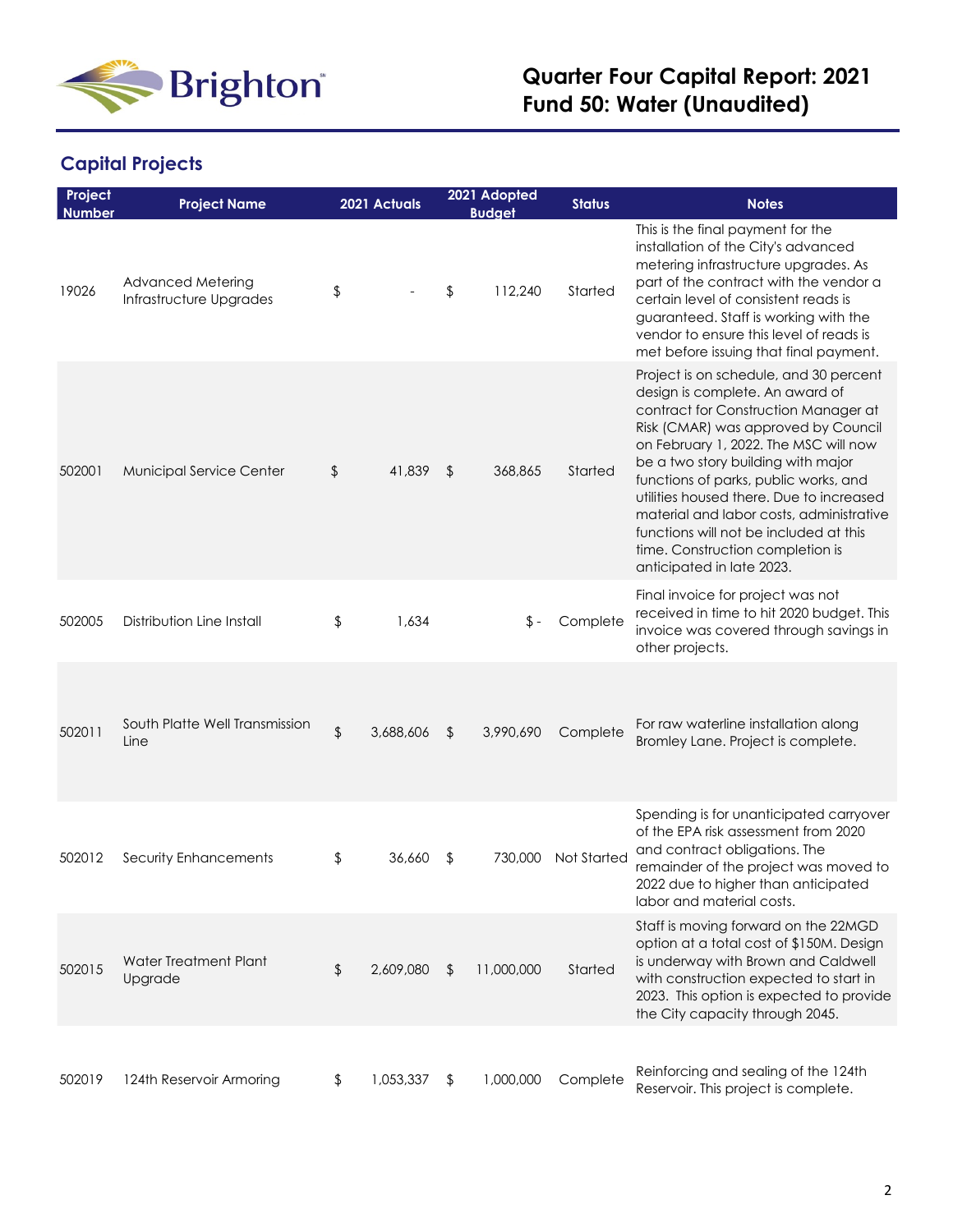

# **Capital Projects Continued**

| Project<br><b>Number</b> | <b>Project Name</b>                               |                           | 2021 Actuals  | 2021 Adopted<br><b>Budget</b> | <b>Status</b> | <b>Notes</b>                                                                                                                                                                                                                                                                                                                                                                                                                                                                                   |
|--------------------------|---------------------------------------------------|---------------------------|---------------|-------------------------------|---------------|------------------------------------------------------------------------------------------------------------------------------------------------------------------------------------------------------------------------------------------------------------------------------------------------------------------------------------------------------------------------------------------------------------------------------------------------------------------------------------------------|
| 502023                   | Midland Outfall Weir Upgrades \$                  |                           | 28,628        | \$<br>25,000                  | Complete      | Project is complete. This included<br>replacement of the weir with a flume for<br>more accurate outflow measurement.                                                                                                                                                                                                                                                                                                                                                                           |
| 502030                   | Water Master Plan                                 | \$                        | 209,852       | \$<br>275,000                 | Started       | The contract for this project was<br>approved by Council April 6th and<br>remains on track. Creation of the plan is<br>expected to be a multi-year process.<br>Field work and drilling began in quarter<br>four of 2021.                                                                                                                                                                                                                                                                       |
| 502033                   | South Storage-High Zone<br>Hydropillar Tank - 2MG | \$                        | 4,210,850     | \$<br>3,600,000               | Started       | A contract went before Council in May<br>for approval. Drilling and concrete<br>pouring have already commenced.<br>The project is ahead of schedule and is<br>expected to be completed by the end<br>of 2022.                                                                                                                                                                                                                                                                                  |
| 502034                   | South Storage - Drainage<br>Improvements          | \$                        | 2,911         | \$<br>250,000                 | Started       | Spending is for necessary drainage<br>easements. Remaining spending was<br>rolled into 502033 to take advantage of<br>better pricing on the larger scale<br>project. This will be a multi-year project.                                                                                                                                                                                                                                                                                        |
| 502041                   | Cell #1 Diversion Box - Berm<br>Upgrade           | \$                        |               | \$<br>67,500                  | Started       | Work is underway under the lead of<br>Brighton Ditch. The project is expected<br>to be completed in 2022.                                                                                                                                                                                                                                                                                                                                                                                      |
| 502042                   | Cell #1 Gravity Line and Sump<br>Pump Drain Line  | \$                        |               | \$<br>25,000                  |               | This project was rebid without a<br>successful bid. The entire project was<br>Not Started moved to 2022 and staff is working on<br>options to solicit more interest from<br>vendors.                                                                                                                                                                                                                                                                                                           |
| 502102                   | Vehicle Replacement &<br>Acquisition              | \$                        | 19,920 \$     | 79,645                        | Started       | For planned replacements of fleet<br>vehicles. Several vehicles have been<br>ordered and are awaiting arrival. Due<br>to COVID related supply chain issues,<br>many vehicle manufacturers are<br>expecting delays in the shipment of<br>vehicles. Truck replacements Were<br>ordered in August 2021 and will arrive in<br>2022. The Budget & Performance Team<br>is working closely with the Fleet<br>Operations Supervisor to monitor these<br>delays and address them in the 2022<br>Budget. |
| 97800                    | <b>Water Acquisition</b>                          | \$                        |               | \$                            | Started       | Deposit to bid on water shares. \$490k<br>deposit was reimbursed in Quarter 4.                                                                                                                                                                                                                                                                                                                                                                                                                 |
|                          |                                                   | $\boldsymbol{\mathsf{S}}$ | 11,903,317 \$ | 21,523,940                    |               |                                                                                                                                                                                                                                                                                                                                                                                                                                                                                                |